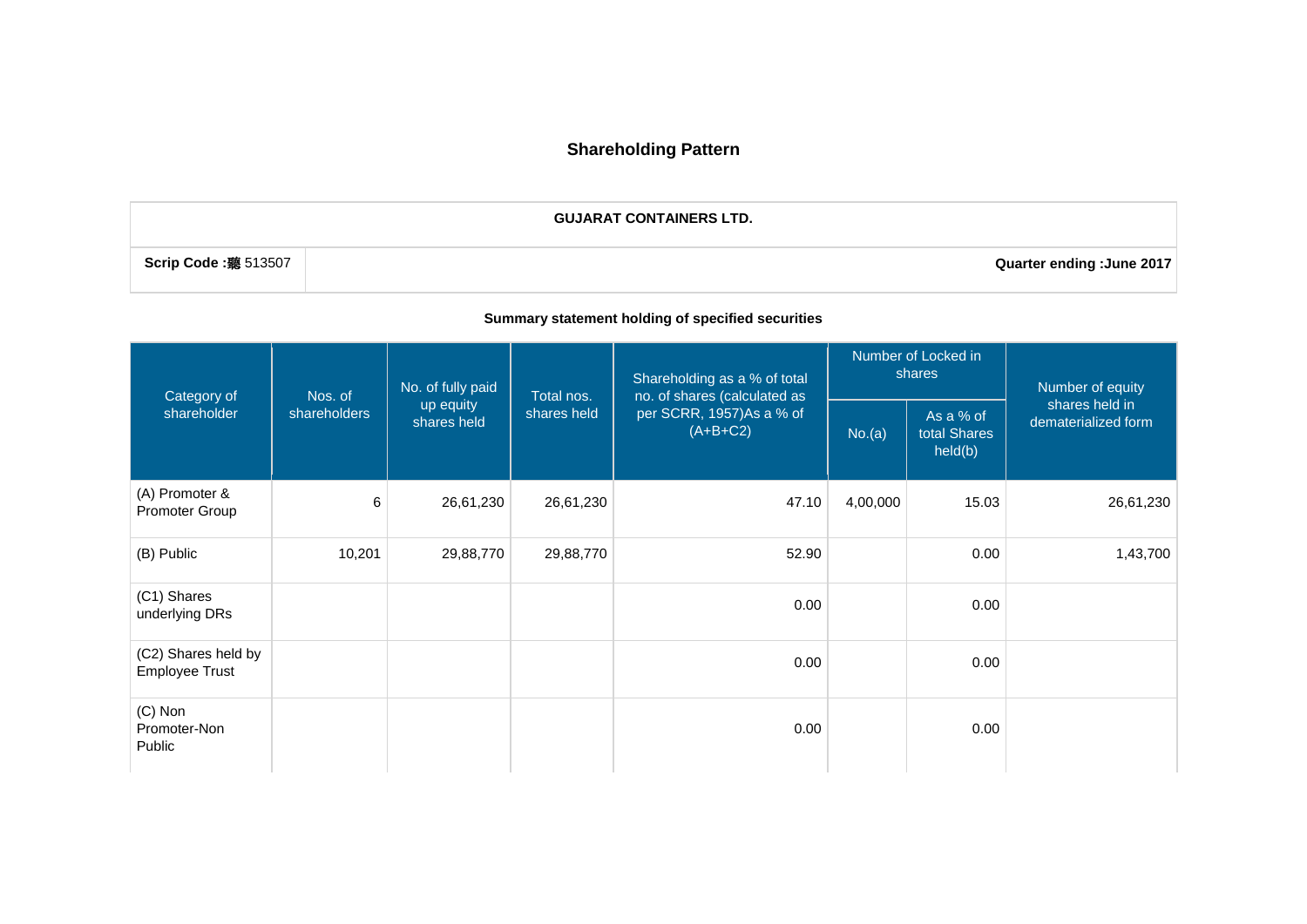| <b>Grand Total</b> | 0.002 | $\sim$ $\sim$ | 100.00 | .00.000 | 7.08 | 000 |
|--------------------|-------|---------------|--------|---------|------|-----|
|                    |       |               |        |         |      |     |

### **Statement showing shareholding pattern of the Promoter and Promoter Group**

|                                       |                         | No. of fully paid        |                           | Shareholding as a % of total                                           |          | Number of Locked in<br>shares                  | Number of equity                      |
|---------------------------------------|-------------------------|--------------------------|---------------------------|------------------------------------------------------------------------|----------|------------------------------------------------|---------------------------------------|
| Category of<br>shareholder            | Nos. of<br>shareholders | up equity<br>shares held | Total nos.<br>shares held | no. of shares (calculated as<br>per SCRR, 1957)As a % of<br>$(A+B+C2)$ | No.(a)   | As a % of<br>total<br><b>Shares</b><br>held(b) | shares held in<br>dematerialized form |
| A1) 聽 Indian                          |                         |                          |                           | 0.00                                                                   |          | 0.00                                           |                                       |
| Individuals/Hindu<br>undivided Family | 6                       | 26,61,230                | 26,61,230                 | 47.10                                                                  | 4,00,000 | 15.03                                          | 26,61,230                             |
| <b>KIRAN SHAH</b>                     |                         | 11,26,130                | 11,26,130                 | 19.93                                                                  |          | 0.00                                           | 11,26,130                             |
| <b>GEETA SHAH</b>                     |                         | 4,34,500                 | 4,34,500                  | 7.69                                                                   |          | 0.00                                           | 4,34,500                              |
| <b>NEHA VORA</b>                      |                         | 5,19,400                 | 5,19,400                  | 9.19                                                                   | 2,00,000 | 38.51                                          | 5,19,400                              |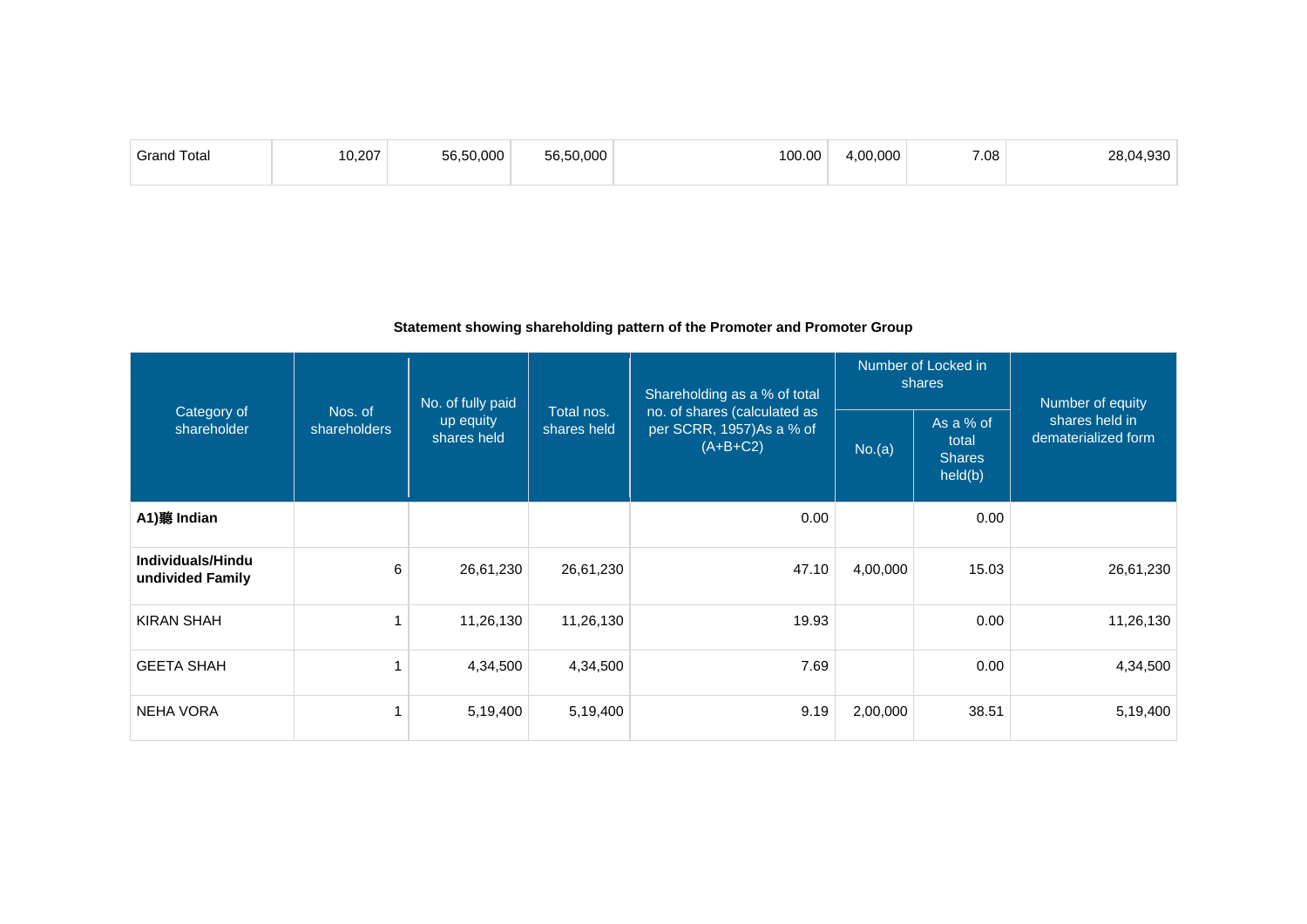| <b>NEIL SHAH</b>    |   | 5,25,700  | 5,25,700  | 9.30  | 2,00,000 | 38.04 | 5,25,700  |
|---------------------|---|-----------|-----------|-------|----------|-------|-----------|
| <b>PRAVIN SHAH</b>  |   | 49,900    | 49,900    | 0.88  |          | 0.00  | 49,900    |
| PRADIP SHAH         |   | 5,600     | 5,600     | 0.10  |          | 0.00  | 5,600     |
| <b>Sub Total A1</b> | 6 | 26,61,230 | 26,61,230 | 47.10 | 4,00,000 | 15.03 | 26,61,230 |
| A2)聽 Foreign        |   |           |           | 0.00  |          | 0.00  |           |
| $A = A1 + A2$       | 6 | 26,61,230 | 26,61,230 | 47.10 | 4,00,000 | 15.03 | 26,61,230 |

### **Statement showing shareholding pattern of the Promoter and Promoter Group**

|                                       |                         | No. of fully paid        |                                                                                                     | Shareholding as a % of total |          | Number of Locked in<br>shares                  | Number of equity                      |  |
|---------------------------------------|-------------------------|--------------------------|-----------------------------------------------------------------------------------------------------|------------------------------|----------|------------------------------------------------|---------------------------------------|--|
| Category of<br>shareholder            | Nos. of<br>shareholders | up equity<br>shares held | Total nos.<br>no. of shares (calculated as<br>per SCRR, 1957)As a % of<br>shares held<br>$(A+B+C2)$ |                              | No.(a)   | As a % of<br>total<br><b>Shares</b><br>held(b) | shares held in<br>dematerialized form |  |
| A1)聽 Indian                           |                         |                          |                                                                                                     | 0.00                         |          | 0.00                                           |                                       |  |
| Individuals/Hindu<br>undivided Family | 6                       | 26,61,230                | 26,61,230                                                                                           | 47.10                        | 4,00,000 | 15.03                                          | 26,61,230                             |  |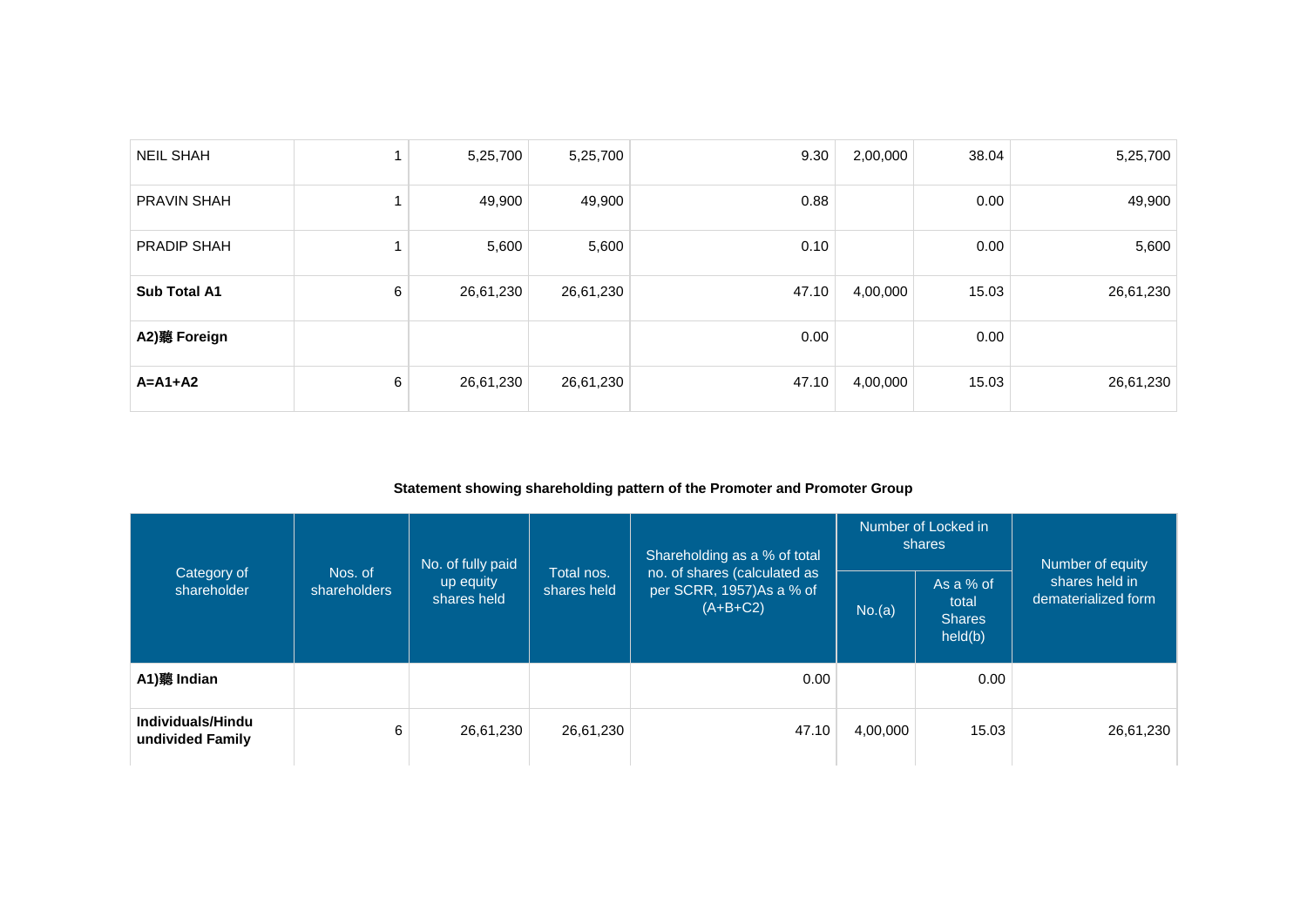| <b>KIRAN SHAH</b> | $\mathbf{1}$ | 11,26,130 | 11,26,130 | 19.93 |          | 0.00  | 11,26,130 |
|-------------------|--------------|-----------|-----------|-------|----------|-------|-----------|
| <b>GEETA SHAH</b> | 1            | 4,34,500  | 4,34,500  | 7.69  |          | 0.00  | 4,34,500  |
| <b>NEHA VORA</b>  | 1            | 5,19,400  | 5,19,400  | 9.19  | 2,00,000 | 38.51 | 5,19,400  |
| <b>NEIL SHAH</b>  | 1            | 5,25,700  | 5,25,700  | 9.30  | 2,00,000 | 38.04 | 5,25,700  |
| PRAVIN SHAH       | 1            | 49,900    | 49,900    | 0.88  |          | 0.00  | 49,900    |
| PRADIP SHAH       | 1            | 5,600     | 5,600     | 0.10  |          | 0.00  | 5,600     |
| Sub Total A1      | 6            | 26,61,230 | 26,61,230 | 47.10 | 4,00,000 | 15.03 | 26,61,230 |
| A2) 聽 Foreign     |              |           |           | 0.00  |          | 0.00  |           |
| $A = A1 + A2$     | 6            | 26,61,230 | 26,61,230 | 47.10 | 4,00,000 | 15.03 | 26,61,230 |

|                                        | Statement showing shareholding pattern of the Public shareholder |                                   |                             |                                                             |                 |                               |        |                               |                                                      |
|----------------------------------------|------------------------------------------------------------------|-----------------------------------|-----------------------------|-------------------------------------------------------------|-----------------|-------------------------------|--------|-------------------------------|------------------------------------------------------|
| Category & Name of<br>the Shareholders | No. of<br>shareholder                                            | No. of fully<br>paid up<br>equity | Total no.<br>shares<br>held | Shareholding %<br>calculated as per<br><b>SCRR, 1957 As</b> | No of<br>Voting | Total as<br>$a\%$ of<br>Total |        | Number of Locked<br>in shares | Number of equity<br>shares held in<br>dematerialized |
|                                        |                                                                  | shares                            |                             | a % of $(A+B+C2)$                                           | <b>Rights</b>   | Voting                        | No.(a) | As a $%$                      | form(Not                                             |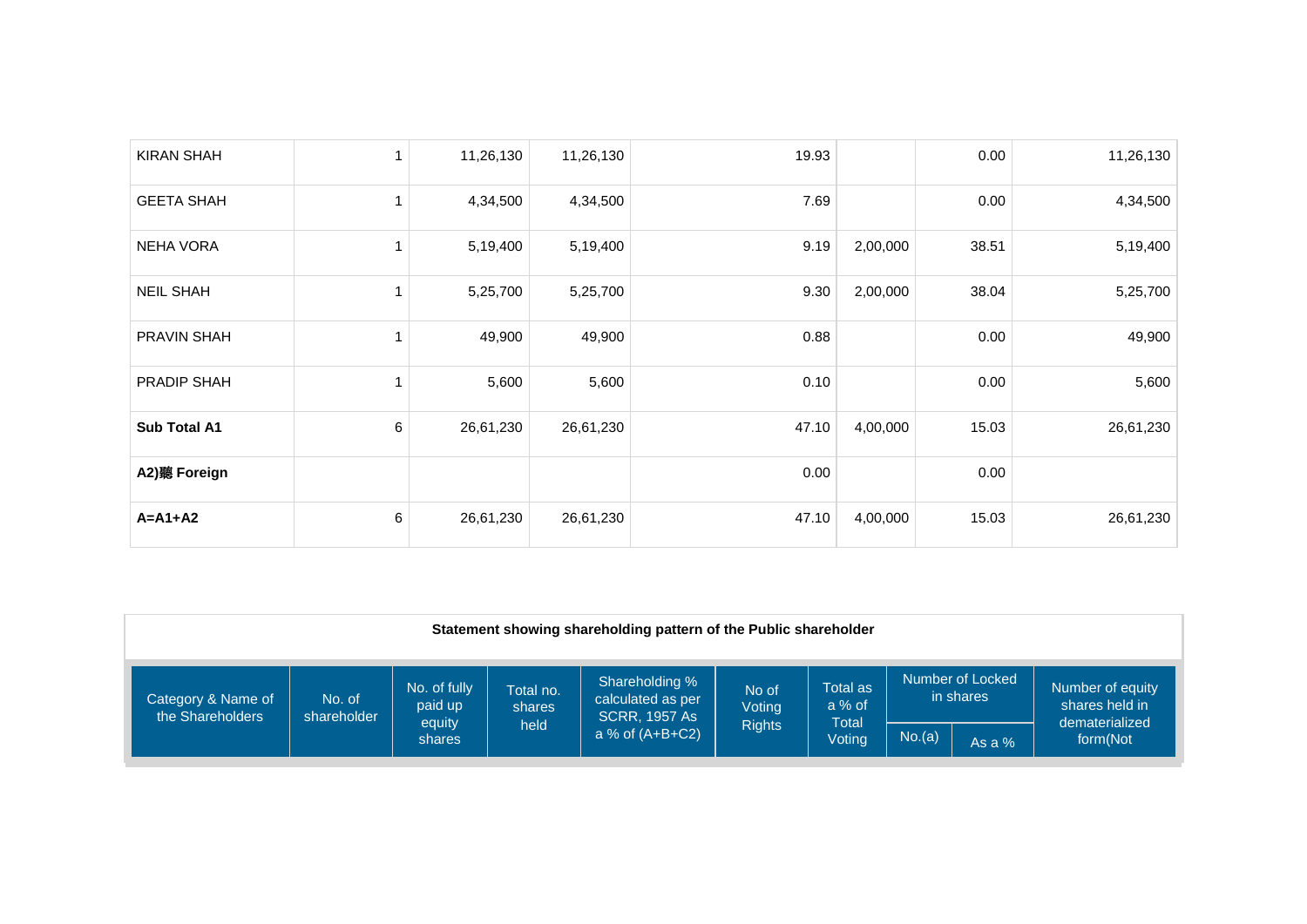|                                                                                               |                | held        |           |       | right     |       | of total<br><b>Shares</b><br>held(b) | Applicable) |
|-----------------------------------------------------------------------------------------------|----------------|-------------|-----------|-------|-----------|-------|--------------------------------------|-------------|
| <b>B1) Institutions</b>                                                                       | 0              | $\mathbf 0$ |           | 0.00  |           | 0.00  | 0.00                                 |             |
| <b>B2) Central</b><br><b>Government/ State</b><br>Government(s)/<br><b>President of India</b> | $\mathbf 0$    | $\pmb{0}$   |           | 0.00  |           | 0.00  | 0.00                                 |             |
| <b>B3) Non-Institutions</b>                                                                   | $\mathbf 0$    | $\mathbf 0$ |           | 0.00  |           | 0.00  | 0.00                                 |             |
| <b>Individual share</b><br>capital upto Rs. 2<br>Lacs                                         | 10061          | 2242870     | 22,42,870 | 39.70 | 22,42,870 | 39.70 | 0.00                                 | 87,200      |
| Individual share<br>capital in excess of<br>Rs. 2 Lacs                                        | $\overline{c}$ | 650000      | 6,50,000  | 11.50 | 6,50,000  | 11.50 | 0.00                                 |             |
| <b>GAJANAND MALPANI</b>                                                                       | $\mathbf{1}$   | 480000      | 4,80,000  | 8.50  | 4,80,000  | 8.50  | 0.00                                 |             |
| LAXMI NARAYAN MAL<br><b>PANI</b>                                                              | 1              | 170000      | 1,70,000  | 3.01  | 1,70,000  | 3.01  | 0.00                                 |             |
| Any Other (specify)                                                                           | 138            | 95900       | 95,900    | 1.70  | 95,900    | 1.70  | 0.00                                 | 56,500      |
| <b>Bodies Corporate</b>                                                                       | 14             | 55500       | 55,500    | 0.98  | 55,500    | 0.98  | 0.00                                 | 49,500      |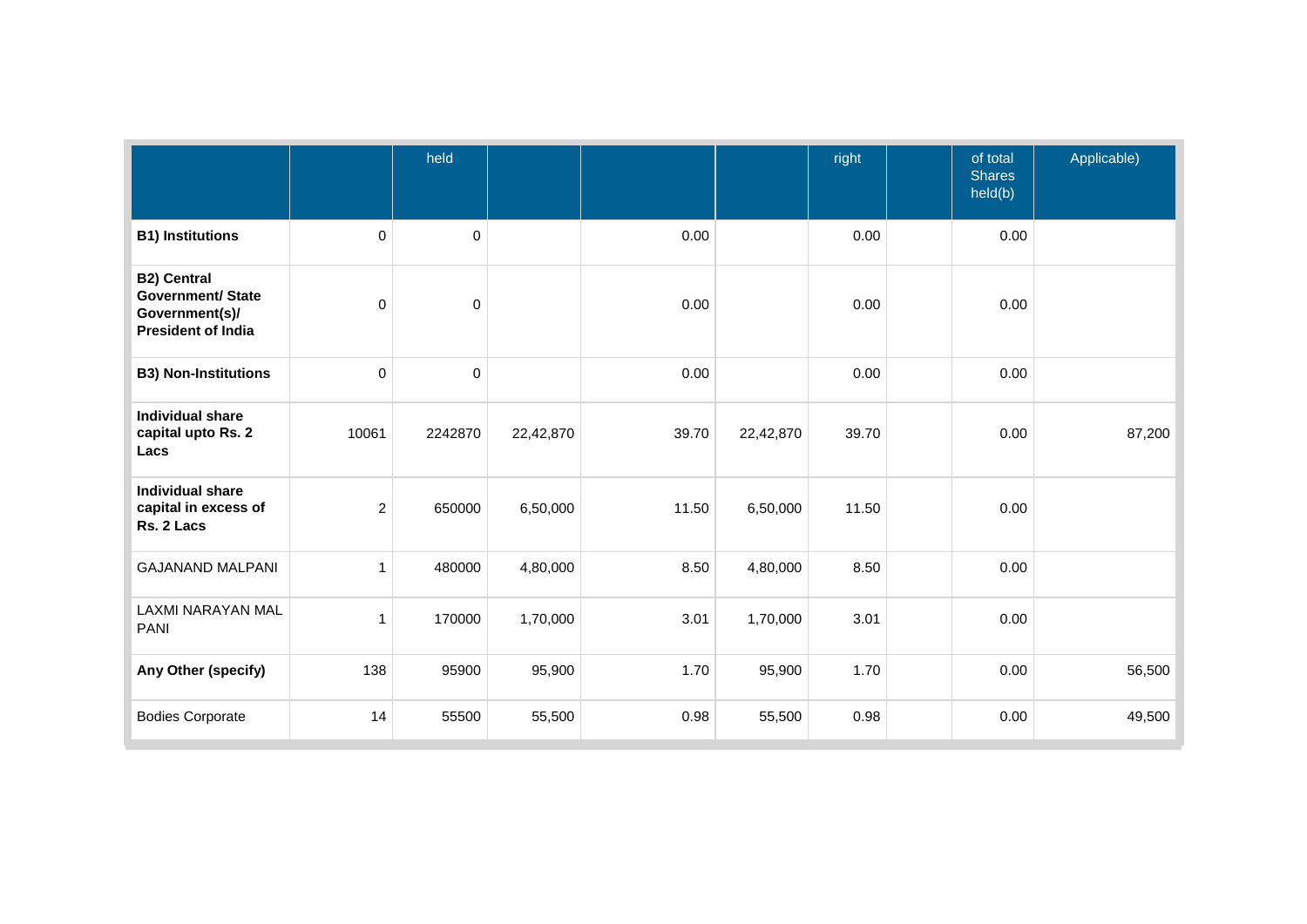| <b>NRI</b>                                | 119                                                                                | 37200                                | 37,200                              | 0.66                                                                         | 37,200    | 0.66      |                                             | 0.00 | 3,800                                                                          |  |
|-------------------------------------------|------------------------------------------------------------------------------------|--------------------------------------|-------------------------------------|------------------------------------------------------------------------------|-----------|-----------|---------------------------------------------|------|--------------------------------------------------------------------------------|--|
| <b>HUF</b>                                | 5                                                                                  | 3200                                 | 3,200                               | 0.06                                                                         | 3,200     | 0.06      |                                             | 0.00 | 3,200                                                                          |  |
| <b>Sub Total B3</b>                       | 10201                                                                              | 2988770                              | 29,88,770                           | 52.90                                                                        | 29,88,770 | 52.90     |                                             | 0.00 | 1,43,700                                                                       |  |
| $B = B1 + B2 + B3$                        | 10201                                                                              | 2988770                              | 29,88,770                           | 52.90                                                                        | 29,88,770 | 52.90     |                                             | 0.00 | 1,43,700                                                                       |  |
|                                           | Statement showing shareholding pattern of the Non Promoter- Non Public shareholder |                                      |                                     |                                                                              |           |           |                                             |      |                                                                                |  |
|                                           |                                                                                    | No. of fully                         | Total no.                           | Shareholding % calculated<br>as per SCRR, 1957 As a %<br>of $(A+B+C2)(VIII)$ |           |           | Number of Locked<br>in shares(XII)          |      | Number of equity shares<br>held in dematerialized<br>form(XIV)(Not Applicable) |  |
| Category & Name of<br>the Shareholders(I) | No. of<br>shareholder(III)                                                         | paid up equity<br>shares<br>held(IV) | shares<br>$held(VII =$<br>$IV+V+VI$ |                                                                              |           | <b>No</b> | As a % of<br>total<br><b>Shares</b><br>held |      |                                                                                |  |
|                                           |                                                                                    |                                      |                                     |                                                                              |           |           |                                             |      |                                                                                |  |
| C1) Custodian/DR<br><b>Holder</b>         | 0                                                                                  | $\mathbf 0$                          |                                     |                                                                              | 0.00      |           | 0.00                                        |      |                                                                                |  |
| C2) Employee<br><b>Benefit Trust</b>      | 0                                                                                  | $\mathbf 0$                          |                                     |                                                                              | 0.00      |           | 0.00                                        |      |                                                                                |  |

## **Details of disclosure made by the Trading Members holding 1% or more of the Total No. of shares of the company.**

|     | Name of the Trading | Name of the Beneficial | No. of shares | % of total no, of | Date of reporting by the Trading |
|-----|---------------------|------------------------|---------------|-------------------|----------------------------------|
| No. | Member              | Owner                  | held          | shares            | Member                           |
|     |                     |                        |               |                   |                                  |